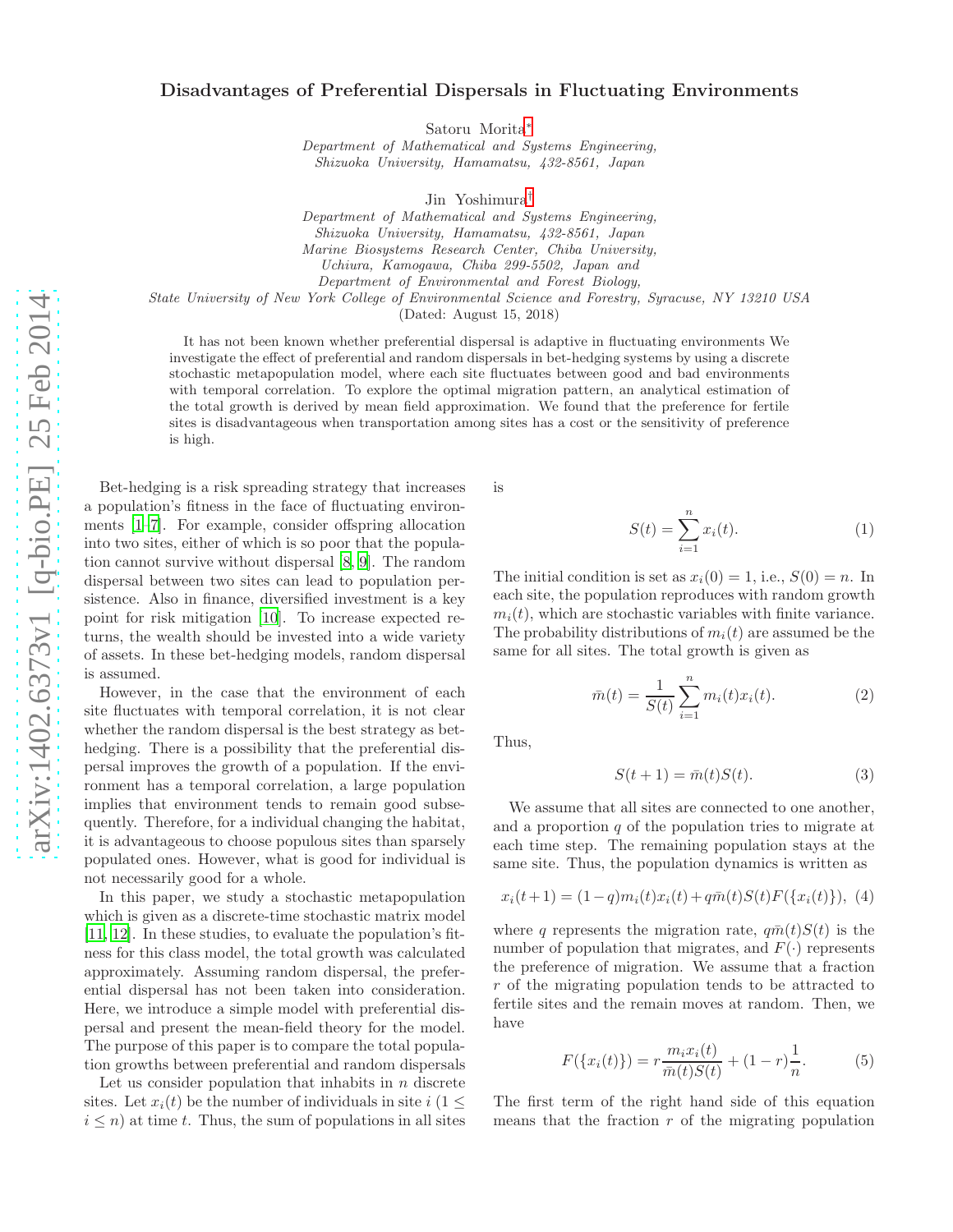selects sites with the probability linearly proportional to the population. In summary, each individual stays the same site with the probability  $(1 - q)$ , migrates preferentially with the probability  $qr$ , and migrates randomly with the probability  $q(1-r)$ . Summing [\(4\)](#page-0-0) over all sites, we obtain [\(3\)](#page-0-1), again. Let us denote the relative population size by

$$
y_i(t) = \frac{x_i(t)}{S(t)}.\t\t(6)
$$

Dividing both sides of [\(4\)](#page-0-0) by both sides of [\(3\)](#page-0-1) and using [\(5\)](#page-0-2), the dynamics of the relative population size  $y_i(t)$  is obtained

<span id="page-1-0"></span>
$$
y_i(t+1) = \frac{m_i(t)}{\bar{m}(t)}(1-q+qr)y_i(t) + \frac{1}{n}q(1-r).
$$
 (7)

Since eq. [\(2\)](#page-0-3) is rewritten as

$$
\bar{m}(t) = \sum_{i=1}^{n} m_i(t) y_i(t),
$$
\n(8)

the stochastic process [\(7\)](#page-1-0) describes the evolution of  $y_i(t)$ completely. It is obvious that the condition  $\sum_{i=1}^{n} y_i(t) =$ 1 is conserved for the dynamics [\(7\)](#page-1-0).

For simplicity, the local growth  $m_i(t)$  is assumed to take one of two values,  $m_-\,$  with probability p and  $m_+$ with probability  $1 - p$ . Here, we set  $m_+ > m_-$ . The stochastic fluctuation of the local growth comes from environmental fluctuations. The cases of  $m_+$  and  $m_-$  are called good and bad environments, respectively. Here, we take into account temporal correlation of  $m_i(t)$ . We introduce the autocorrelation function

$$
R(\tau) = \langle m_i(t)m_i(t+\tau) \rangle - \langle m_i(t) \rangle \langle m_i(t+\tau) \rangle \qquad (9)
$$

that decays exponentially

<span id="page-1-1"></span>
$$
R(\tau) \propto \exp(-\tau/\tau_c),\tag{10}
$$

where  $\tau_c$  is an autocorrelation time. To obtain a stochastic time series satisfying the property [\(10\)](#page-1-1), we use Markov chain with transition probability matrix

$$
P_{env} = \left(\begin{array}{cc} 1 - pu & pu \\ (1 - p)u & 1 - (1 - p)u \end{array}\right), \quad (11)
$$

where

$$
u = 1 - \exp(-1/\tau_c).
$$
 (12)

For example, the first row and second column element of the matrix  $P_{env}$  represents the probability that a site changes from good to bad. Here, we neglect spatial correlation of the local growth  $m_i(t)$  for simplicity.

Before analyzing the model, we remark that since the stochastic process  $(7)$  depends on q and r only through the form  $q(1 - r)$ , the solution of [\(7\)](#page-1-0) is identical for the

same vales of  $q(1-r)$ , Thus, it is convenient to introduce a new combined parameter

$$
\phi = q(1 - r). \tag{13}
$$

Now, we develop the mean-field approximation for the model. The ratios of population in the two environments are denoted as  $\rho_+(t)$  and  $\rho_-(t)$ , respectively. Here,  $\rho_+(t) + \rho_-(t) = 1$  and the total growth is given as

$$
\bar{m}(t) = m_+\rho_+(t) + m_-\rho_-(t). \tag{14}
$$

The evolution of  $(\rho_+(t), \rho_-(t))$  is described by

<span id="page-1-3"></span>
$$
(\rho_{+}(t+1), \rho_{-}(t+1)) = \left(\frac{m_{+}}{\bar{m}(t)}\rho_{+}(t), \frac{m_{-}}{\bar{m}(t)}\rho_{-}(t)\right) P_{all}.
$$
\n(15)

Here, the term  $P_{all}$  is defined

<span id="page-1-2"></span>
$$
P_{all} = (1 - q)P_{env} + q(1 - r)P_{rand} + qrP_{pref}P_{env}, (16)
$$

where

$$
P_{rand} = \left(\begin{array}{cc} 1-p & p \\ 1-p & p \end{array}\right) \tag{17}
$$

and

$$
P_{pref} = \frac{1}{\bar{m}(t)} \left( \begin{array}{cc} m_+\rho_+(t) & m_-\rho_-(t) \\ m_+\rho_+(t) & m_-\rho_-(t) \end{array} \right). \tag{18}
$$

The first term of the right hand side of [\(16\)](#page-1-2) stands for the case that the individual continues to stay at the same site and the environment changes. The second term of [\(16\)](#page-1-2) stands for the case that the individual moves randomly. The first (second) column of matrix  $P_{rand}$  is the probabilities that the environments in the end of the migration is good (bad). The final term of [\(16\)](#page-1-2) stands for the case of preferential dispersal. The first (second) column of matrix  $P_{pref}$  is the probabilities that the environments in the end of the migration is good (bad).

This approximation is true in the limit of  $n \to \infty$ . A stationary solution  $\rho_+ = \rho_+(t+1) = \rho_+(t)$ , is obtained analytically by working out [\(15\)](#page-1-3). Because  $P_{all}$  and  $\bar{m}(t)$ depend on  $\rho_+(t)$  and  $\rho_-(t)$ , we need to solve a quadratic equation. By solving [\(15\)](#page-1-3), the expected value of the total growth is expressed as

<span id="page-1-4"></span>
$$
\bar{m} = m_+\rho_+ + m_-\rho_-, \tag{19}
$$

where  $\rho_+$  and  $\rho_-$  are its solutions. In the absence of temporal correlation ( $\tau_c = 0$ ), [\(19\)](#page-1-4) is rewritten as  $\bar{m} = m_+(1-p) + m_-p$ . In this case, the total growth is independent of q and r. On the other hand, if  $\tau_c \neq 0$ , the total growth takes an intricate form.

Figure 1 shows the dependence of total growth rate  $\log \bar{m}$  of q and r. The time average of  $\log \bar{m}$  is calculated numerically in the case of  $\tau_c = 1$  (see Fig. 1(a)). As we showed theoretically, the population has the same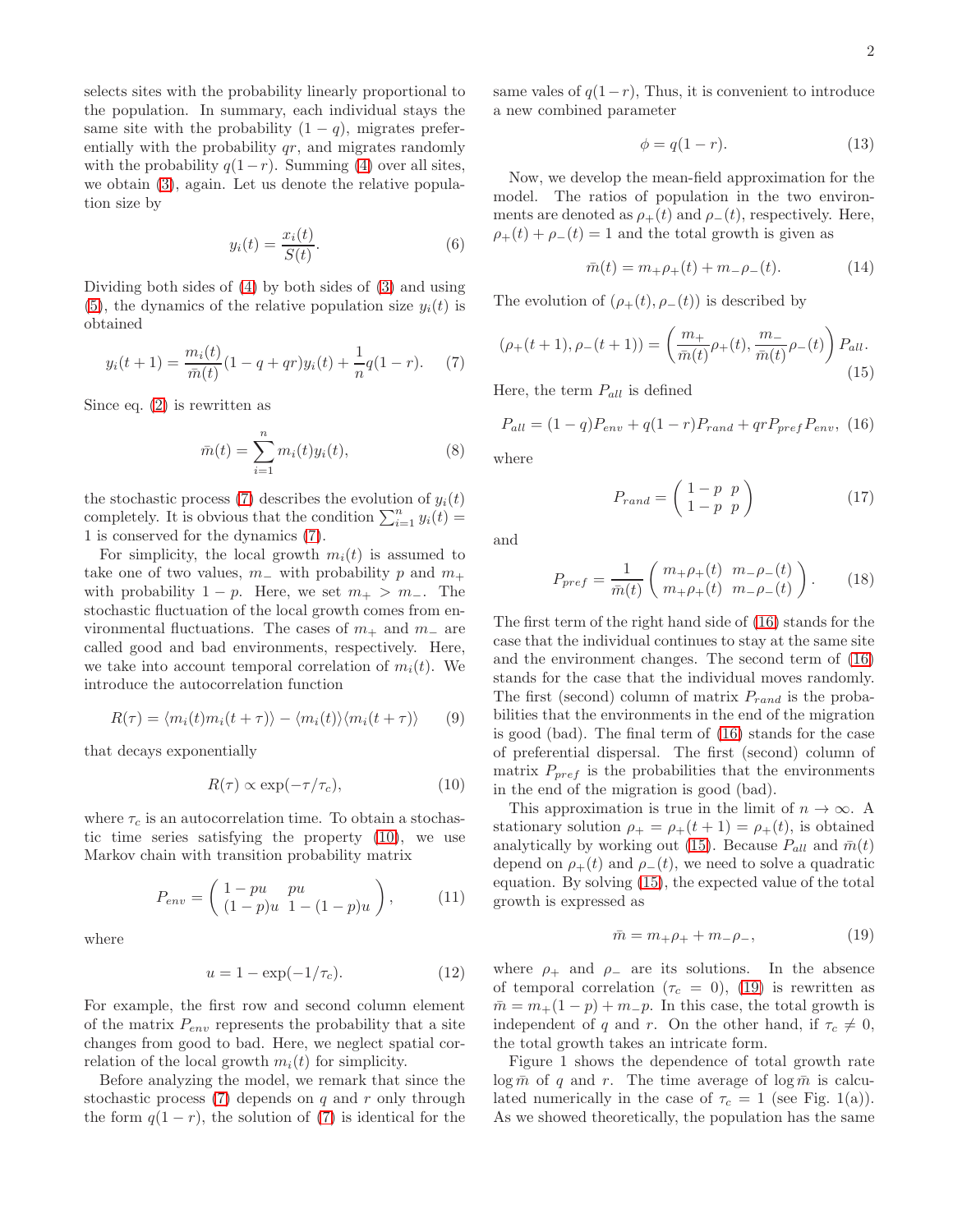

replacements

FIG. 1. (a) The dependence of the population's fitness of  $q$ and r. The average of total growth rate  $\log \bar{m}$  is calculated by numerical simulation for 10,000 time steps over a transient of 10,000 time steps, when  $\tau_c = 1$ . The plots are given by the average over 100 stochastic realizations. The other parameters are set as  $m_{+} = 2$ ,  $m_{-} = 0.1$ ,  $p = 0.3$ ,  $n = 100$ . (b) The average of total growth rate of as a function of  $\phi = q(1 - r)$ for three values of autocorrelation time  $\tau_c = 0, 0.5, 1, 2$ . The crosses represent the numerical result for  $r = 0$ . The curves give the prediction by the mean-field approximation. (c) Loglog plots of the cumulative distributions of the relative population  $y_i$  for  $q = 0.1$  and  $n = 10,000$ . We find that the tail of the distribution is lighter for stronger correlation.

growth rate when  $\phi = q(1 - r)$  is identical. There is a finite optimal value of  $\phi = q(1-r)$ , where the total growth rate has the maximal value (see Fig.  $1(a)$ ). Figure  $1(b)$ compares the time average of  $\log \bar{m}$  obtained by the numerical simulation with the mean-field approximation for some values of  $\tau_c$  [\(19\)](#page-1-4). The mean-field approximation indicates that the total growth rate is a decreasing function of  $\phi = q(1 - r)$  for  $\tau_c > 0$ . If  $\phi$  is not near 0, the numerical result agrees with the mean-field approximation very well. On the other hand, for small  $\phi$ , the numerical average for  $\log \bar{m}$  is smaller than the prediction. The reason for this deviation is as follows. If  $\phi$  (also q) is near 0, the distribution of the relative population size  $y_i(t)$  has a heavy tail and the fluctuation of  $\bar{m}$  is not negligible. When the fluctuation of  $\bar{m}(t)$  increases, the time average of  $\log \bar{m}(t)$  grows more smaller than the logarithm of the mean value of  $\bar{m}(t)$  [\[12](#page-3-8)]. As a result, if the environment has time correlation ( $\tau_c > 0$ ), there is a finite optimal value of  $\phi$ . When the correlation time becomes longer, the distribution's tail of  $y_i(t)$  is lighter (see Fig. 1(c)) and the deviation from the mean-field approximation becomes smaller. Thus, the optimal value of  $\phi$  decreases as  $\tau_c$  increases, as seen in Fig. 1(b).

The result in Fig. 1(c) appears to be in contrast to the previous works on Langevin systems with colored multiplicative noise, where the distribution's tail is heavier due to temporal correlation [\[13,](#page-3-9) [14\]](#page-3-10). We focus on the simultaneous distribution of metapopulation coupled by migration, while the previous works dealt one-dimension stochastic process. In our case, the temporal correlation tends to level off the populations over all sites.

Because of the degenerate character of the model, the optimal values of  $q$  and  $r$  cannot be decided uniquely. Here, we expand the model to resolve the degeneracy in two ways. First, we take into account a cost of migration between sites. Introduce the survival rate  $s < 1$ , by which the second term of the right hand size of [\(3\)](#page-0-1) is multiplied. In this case, the total growth rate is smaller than the one in the original model, when  $q > 0$ . The difference between these two values increases with the migration rate  $q$ . As a result, the values of  $r$  for the optimal migration is zero. Figure 2(a) shows the numerical plot of the average of  $\log \bar{m}$  for  $s = 0.95$ . In this case, the preference for fertile sites is not advantageous.

Second, we consider the case that the sensitivity of the preference is higher. We assume that the migrating individuals follow

$$
F(\{x_i(t)\}) = r \frac{[m_i x_i(t)]^{\alpha}}{\sum_{j=1}^n [m_j x_j(t)]^{\alpha}} + (1-r) \frac{1}{n}, \qquad (20)
$$

instead of [\(5\)](#page-0-2). Here, the exponent  $\alpha$  represents the sensitivity of preference. Figure 2(b) shows the numerical plot of the average of  $\log \bar{m}$  in the case that the preference is superlinear  $(\alpha > 1)$ . As seen in Fig. 2(b), the optimal value of  $r$  is zero, again. In the case of higher